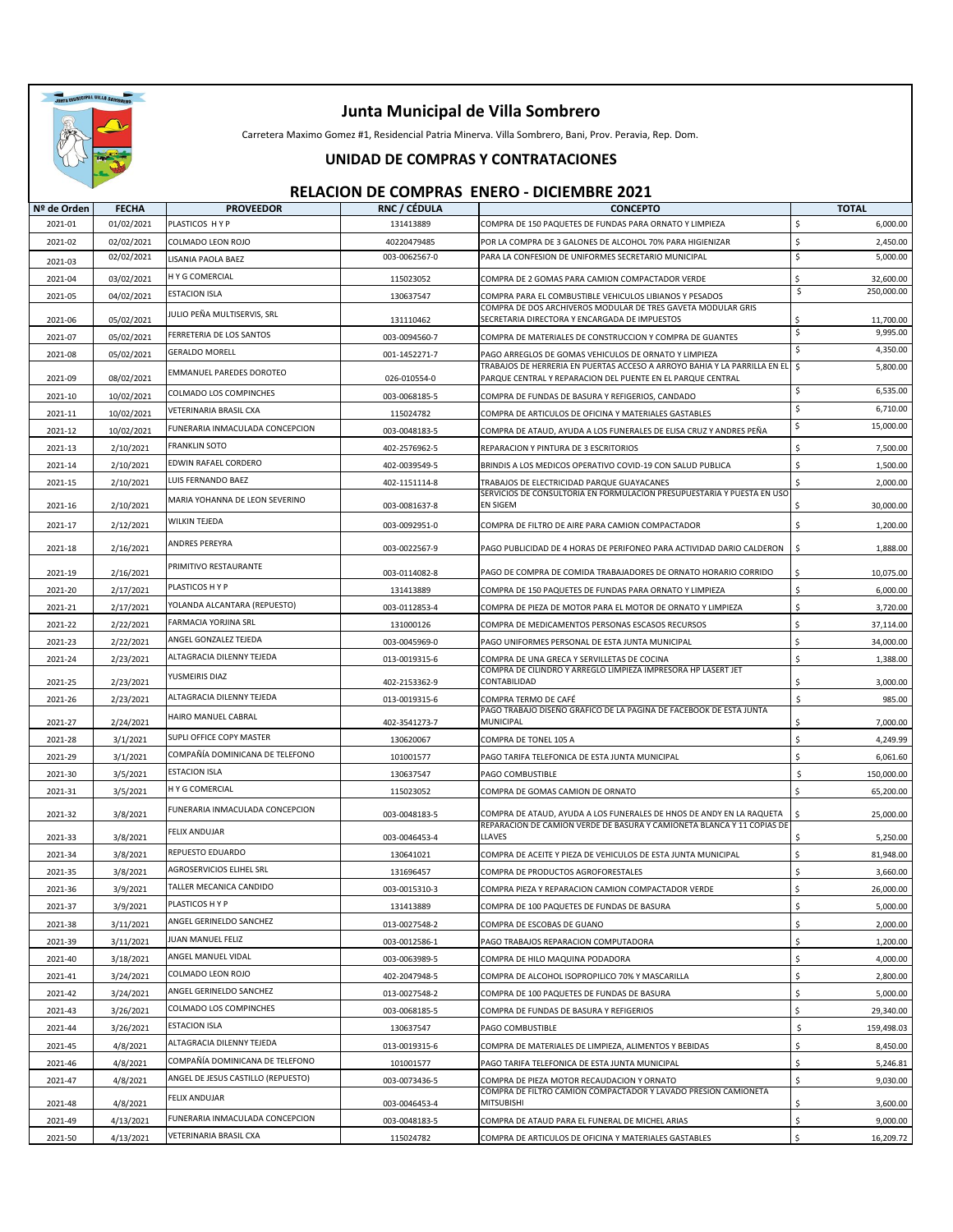

Carretera Maximo Gomez #1, Residencial Patria Minerva. Villa Sombrero, Bani, Prov. Peravia, Rep. Dom.

#### **UNIDAD DE COMPRAS Y CONTRATACIONES**

| Nº de Orden | <b>FECHA</b> | <b>PROVEEDOR</b>                   | RNC / CÉDULA  | <b>CONCEPTO</b>                                                                                      | <b>TOTAL</b>     |
|-------------|--------------|------------------------------------|---------------|------------------------------------------------------------------------------------------------------|------------------|
| 2021-51     | 4/13/2021    | PLASTICOS H Y P                    | 131413889     | COMPRA DE 150 PAQUETES DE FUNDAS PARA ORNATO Y LIMPIEZA                                              | \$<br>7,500.00   |
| 2021-52     | 4/13/2021    | <b>HY G COMERCIAL</b>              | 115023052     | COMPRA DE 2 GOMAS PARA CAMION BLANCO                                                                 | 32,300.00        |
| 2021-53     | 4/13/2021    | PRIMITIVO RESTAURANTE              | 003-0114082-8 | COMPRA COMIDA REPRESENTANTES DE CDEE OPERATIVO REFORESTACION                                         | \$<br>6,936.00   |
| 2021-54     | 4/23/2021    | PABLO LEONIDAS PEÑA                | 003-0076687-0 | PAGO BUFET Y MONTAJE DIA DE SECRETARIA                                                               | Ś<br>20,300.00   |
| 2021-55     | 4/23/2021    | LUIS ARIEL RUIZ MOJICA             | 003-0121419-3 | REPARACION MOTOR CAMION COMPACTADOR VERDE                                                            | \$<br>150,000.00 |
| 2021-56     | 4/26/2021    | LUIS ARIEL RUIZ MOJICA             | 003-0121419-3 | REPARACION MOTOR CAMION COMPACTADOR VERDE                                                            | 83,156.80        |
| 2021-57     | 4/27/2021    | PLASTICOS H Y P                    | 131413889     | COMPRA DE 150 PAQUETES DE FUNDAS PARA ORNATO Y LIMPIEZA                                              | Ś<br>7,500.00    |
| 2021-58     | 4/30/2021    | JULIO PEÑA MULTISERVIS, SRL        | 131110462     | COMPRA DE CPU HPI3 3RA GENERACION 4 GB/250                                                           | Ŝ.<br>8,125.00   |
| 2021-59     | 5/6/2021     | SUPLI OFFICE COPY MASTER           | 130620067     | COMPRA DE 2 TONEL 17 A Y 105 A                                                                       | \$<br>9,385.00   |
| 2021-60     | 5/7/2021     | COMPAÑÍA DOMINICANA DE TELEFONO    | 101001577     | PAGO TARIFA TELEFONICA DE ESTA JUNTA MUNICIPAL                                                       | \$<br>5,491.12   |
| 2021-61     | 5/10/2021    | <b>ESTACION ISLA</b>               | 130637547     | PAGO COMBUSTIBLE                                                                                     | 93,580.97        |
| 2021-62     | 5/12/2021    | MAIRA DOMINGA BAEZ                 | 003-0007124-8 | PAGO FOTOCOPIAS Y ENCUADERNACION DOCUMENTOS                                                          | Ś.<br>18,830.00  |
| 2021-63     | 5/12/2021    | PLASTICOS H Y P                    | 131413889     | COMPRA DE 150 PAQUETES DE FUNDAS PARA ORNATO Y LIMPIEZA                                              | Ś<br>7,500.00    |
| 2021-64     | 5/17/2021    | WILSON MARINO SOTO                 | 013-0008445-4 | PAGO DE TRABAJOS DE PLOMERIA EN LOS BAÑOS Y COCINA DE ESTA INSTITUCION                               | \$<br>2,500.00   |
| 2021-65     | 5/21/2021    | FERRETERIA DE LOS SANTOS           | 003-0094560-7 | COMPRA DE ABANICO PARA LA CLINICA Y MATERIALES DE CONSTRUCCION,<br>HERRAMIENTAS Y MAT. ELECTRICOS    | 46,726.03        |
| 2021-66     | 5/24/2021    | JOSE ANTONIO PEGUERO               | 003-0096408-7 | COLOCACION DE PARRILLA DE HERERIA EN REGOLA                                                          | \$<br>4,000.00   |
| 2021-67     | 5/31/2021    | COMPAÑÍA DOMINICANA DE TELEFONO    | 101001577     |                                                                                                      | \$<br>5,746.30   |
|             |              | <b>ESTACION ISLA</b>               | 130637547     | PAGO TARIFA TELEFONICA DE ESTA JUNTA MUNICIPAL                                                       | \$               |
| 2021-68     | 6/1/2021     |                                    |               | PAGO COMBUSTIBLE<br>CENTRO MESA FLORAL DIA DE LAS MEMORIAS Y ARREGLO FLORAL SECRETARIA Y             | 119,599.00       |
| 2021-69     | 6/2/2021     | JARDIN VILLA FLOR                  | 003-0088922-7 | ARREGLO FLORAL TESORERA EN EL DIA DEL CONTADOR                                                       | Ś<br>7,670.00    |
| 2021-70     | 6/2/2021     | <b>IGNACIO LEDESMA</b>             | 003-0005601-7 | COMPRA DE COMIDA Y AGUA PARA BRIGADA DE ORNATO, LOS BOMBEROS Y<br>PINTORES DE CLINICA                | 5,355.00<br>\$   |
|             |              | COLMADO JC SUPER FRIA              |               |                                                                                                      |                  |
| 2021-71     | 6/2/2021     |                                    | 402-2047948-5 | COMPRA PICADERAS DIA SECRETARIA<br>COMPRA DE PICADERA CAPACITACION SISMAP MUNICIPAL Y COMISION CONT. | 10,355.00        |
| 2021-72     | 6/2/2021     | PRESEDES TEJEDA (COLMADO)          | 003-0048332-8 | GUB                                                                                                  | Ś<br>6,470.00    |
| 2021-73     | 6/2/2021     | ALTAGRACIA DILENNY TEJEDA          | 013-0019315-6 | COMPRA DE GAS PROPANO, MATERIAL LIMPIEZA, ALIMENTOS Y BEBIDAS A<br>PERSONAS                          | \$<br>5,659.00   |
| 2021-74     | 6/2/2021     | YUSMEIRIS DIAZ                     | 402-2153362-9 | COMPRA DE CARTUCHO Y POWER SUPLIX 500W                                                               | \$<br>3,156.00   |
| 2021-75     | 6/2/2021     | JUAN MANUEL FELIZ                  | 003-0012586-1 | PAGO REPARACION COMPUTADORA                                                                          | Ŝ.<br>2,000.00   |
| 2021-76     | 6/2/2021     | PLASTICOS H Y P                    | 131413889     | COMPRA DE 150 PAQUETES DE FUNDAS PARA ORNATO Y LIMPIEZA                                              | 7,500.00         |
| 2021-77     | 6/2/2021     | PABLO LEONIDAS PEÑA                | 003-0076687-0 | PAGO DE PICADERA BRINDADAS EN LA MEMORIAS                                                            | Ś<br>3,500.00    |
| 2021-78     | 6/2/2021     | <b>GERALDO MORELL</b>              | 131666914     | ARREGLOS DE GOMAS                                                                                    | Ś<br>3,050.00    |
| 2021-79     | 6/2/2021     | RONALD GUERRA                      | 001-1135630-9 | MONTAJE DE BOMBA DE AGUA                                                                             | \$<br>2,800.00   |
| 2021-80     | 6/8/2021     | MUNDO ELECTRICO R Y R SRL          | 101614201     | COMPRA DE 100 FOTOCELDAS EAGLE 105-287v DE 1000 W                                                    | 31,966.20        |
| 2021-81     | 6/11/2021    | PLANETA ELECTRICO SRL              | 101845864     | COMPRA DE 50 BOMBILLO HPS 250W                                                                       | Ś<br>26,550.00   |
| 2021-82     | 6/17/2021    | ANGEL DE JESUS CASTILLO (REPUESTO) | 003-0073436-5 | COMPRA DE PIEZAS MOTORES RECAUDACION Y ORNATO                                                        | \$<br>5,200.00   |
| 2021-83     | 6/21/2021    | PATRIA COMPAÑÍA DE SEGUROS         | 102003351     | POLIZA SEGUROSVEHICULOS D ELA INSTITUCION                                                            | Ś<br>28,218.14   |
| 2021-84     | 6/28/2021    | SUPLI OFFICE COPY MASTER           | 130620067     | COMPRA TONEL 105A Y CARTUCHOS 122 COLOR Y NEGRO                                                      | 6,890.00         |
| 2021-85     |              | 6/28/2021 PLASTICOS H Y P          | 131413889     | COMPRA 150 PAQUETES FUNDA DE BASURA                                                                  | 7,500.00         |
| 2021-86     |              | 7/2/2021 RITA DIAZ                 | 003-0061714-9 | COMPRA DE CANASTA DULCES PARA DONAR AL PRESIDENTE D ELA REP.                                         | \$<br>2,500.00   |
| 2021-87     |              | 7/2/2021 ALTAGRACIA DILENNY TEJEDA | 013-0019315-6 | COMPRA MATERIALES DE LIMPIEZA COMPRAS Y BEBIDAS A PERSONAS                                           | Ś<br>9,370.00    |
| 2021-88     |              | 7/2/2021 TALLER MECANICA CANDIDO   | 003-0015310-3 | PAGO DEL DEPOSITO DE COOLANT CAMION BLANCO Y LIMPIEZA SISTEMA<br>COMBUSTIBLE Y CAMBIO DE FILTRO      | Ś<br>15,150.00   |
| 2021-89     |              | 7/2/2021 TALLER MECANICA CANDIDO   | 003-0015310-3 | REPARACION CAMION COMPACTADOR, CAMBIO DE ACEITE Y FILTRO BOTELLA Y<br><b>BOMBA DE AGUA</b>           | \$<br>10,950.00  |
| 2021-90     |              | 7/2/2021 ESTACION ISLA             | 130637547     | PAGO COMBUSTIBLE                                                                                     | \$<br>130,225.00 |
| 2021-91     |              | 7/2/2021 FELIX ANDUJAR             | 003-0046453-4 | REPARACION CAMIONETA BLANCA                                                                          | \$<br>3,965.00   |
| 2021-92     |              | 7/2/2021 JORFRANK SANTANA          | 047-0209062-4 | DIAGNOSTICO Y CHEQUEO ELECTRICO CAMION COMPACTADOR                                                   | \$<br>7,000.00   |
| 2021-93     |              | 7/5/2021 FELIPE MEDINA CUEVAS      | 003-0015866-4 | COMPRA MANGUERA HIDRAULICA CON TERMINAL PRENSADO PARA LOS<br><b>CAMIONES DE ORNATO</b>               | \$<br>12,835.45  |
| 2021-94     |              | 7/5/2021 REPUESTO EDUARDO          | 130641021     | COMPRA DE ACEITE Y PIEZA DE VEHICULOS DE ESTA JUNTA MUNICIPAL                                        | \$<br>45,900.00  |
| 2021-95     |              | 7/5/2021 SUPLI OFFICE COPY MASTER  | 130620067     | COMPRA DE 2 SILLAS DE SECRETARIA Y UNA DE CAJERO RECEPCION                                           | \$<br>12,999.99  |
|             |              |                                    |               |                                                                                                      |                  |
| 2021-96     |              | 7/5/2021 COLMADO LEON ROJO         | 402-2047948-5 | COMPRA DE 3 GALONES DE ALCOHOL ISOPROPILICO 70% Y 2 CAJAS MASCARRILLA                                | \$<br>2,900.00   |
| 2021-97     |              | 7/5/2021 YUSMEIRIS DIAZ            | 402-2153362-9 | COMPRA DE DOS CABLES USB Y 2 CABLES POWER 6.88                                                       | \$<br>530.00     |
| 2021-98     |              | 7/5/2021 ELONNY SOTO               | 402-189873-7  | PAGO ALQUILER DE PALA LIMPIEZA CAÑADA VIREINA PASO HURACAN ELSA                                      | \$<br>7,000.00   |
| 2021-99     |              | 7/7/2021 FERRETERIA DE LOS SANTOS  | 003-0094560-7 | COMPRA DE MATERIALES DE CONSTRUCCION, ELECTRICOS Y HERRAMIENTAS                                      | \$<br>101,276.24 |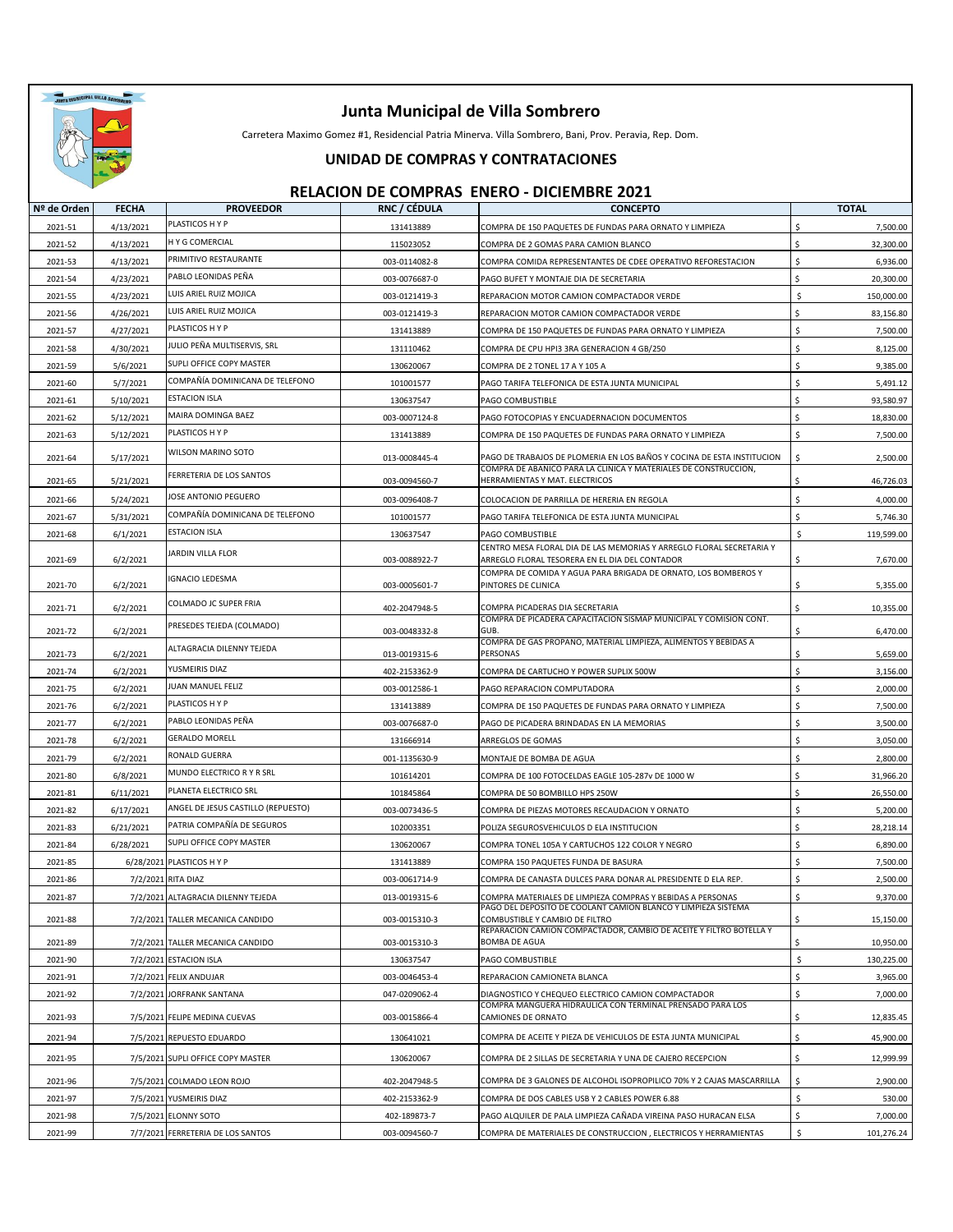

Carretera Maximo Gomez #1, Residencial Patria Minerva. Villa Sombrero, Bani, Prov. Peravia, Rep. Dom.

### **UNIDAD DE COMPRAS Y CONTRATACIONES**

| Nº de Orden          | <b>FECHA</b> | <b>PROVEEDOR</b>                                     | RNC / CÉDULA  | <b>CONCEPTO</b>                                                                                                         | <b>TOTAL</b>                    |
|----------------------|--------------|------------------------------------------------------|---------------|-------------------------------------------------------------------------------------------------------------------------|---------------------------------|
| 2021-100             |              | 7/7/2021 JULIO AGRAMONTE                             | 003-0010254-8 | PAGO DE MANTENIMIENTO AIRE ACONDICIONADO                                                                                | $\ddot{s}$<br>3,500.00          |
| 2021-101             |              | 7/9/2021 COMPAÑÍA DOMINICANA DE TELEFONO             | 101001577     | PAGO TARIFA TELEFONICA DE ESTA JUNTA MUNICIPAL                                                                          | Ś<br>6,948.64                   |
| 2021-102             |              | 7/13/2021 ENRIQUE ESTEPAN                            | 003-0046856-8 | COMPRA DE GUANTES Y MANITAS LIMPIAS                                                                                     | Ś<br>2,350.00                   |
| 2021-103             |              | 7/13/2021 ARIEL ALEJANDRO CASTRO                     | 003-0015714-6 | TRABAJOS DE HABILITACION DE CAMINOS PLAYA, GREDAR Y PALA MECANICA                                                       | \$<br>5,000.00                  |
| 2021-104             |              | 7/13/2021 VETERINARIA BRASIL CXA                     | 115024782     | COMPRA DE ARTICULOS DE OFICINA Y MATERIALES GASTABLES                                                                   | \$<br>6,955.00                  |
| 2021-105             |              | 7/15/2021 PLASTICOS H Y P                            | 131413889     | COMPRA DE 150 PAQUETES DE FUNDAS PARA ORNATO Y LIMPIEZA                                                                 | Ś<br>7,500.00                   |
| 2021-106             |              | 7/16/2021 ALEJANDRO VELAZQUEZ MESA                   | 402-1454834-5 | DIAGNOSTICO COMPUTARIZADO Y REHABILITACION DEL RAMAL ELECTRICO DEL<br>CAMION COMPACTADOR                                | Ś<br>6,500.00                   |
| 2021-107             |              | 7/16/2021 LUIS FERNANDO BAEZ                         | 402-1151114-8 | REPARACION LUZ ELECTRICA DE LA CANCH APAPO TRONCOSO                                                                     | \$<br>1,500.00                  |
| 2021-108             |              | 7/16/2021 ALTAGRACIA DILENNY TEJEDA                  | 013-0019315-6 | COMPRA DE REFRIGERIO REUNION DE TODOS LOS DIRECTORES REGIONM SUR EN<br><b>NUETSRA JUNTA</b>                             | \$<br>7,500.00                  |
| 2021-109             |              | 7/30/2021 AGROSERVICIOS ELIHEL SRL                   | 131696457     | COMPRA PRODUCTOS AGROFORESTALES                                                                                         | $\mathsf{\hat{S}}$<br>6,850.00  |
|                      |              | 7/30/2021 FUNERARIA INMACULADA CONCEPCION            |               | COMPRA DE ATAUD PARA EL FUNERAL DE ANDRES TRONCOSO, RONAL MELO, UN<br>NACIONAL HAITIANO                                 | Ŝ.                              |
| 2021-110             |              |                                                      | 003-0048183-5 | CONFESION DE TALONARIOS DE RECIBOS, ORDEN DE COMPRA Y 2 LIBRO                                                           | 18,500.00                       |
| 2021-111             |              | 7/30/2021 JULIO PEGUERO                              | 003-0051750-5 | CONTABLES                                                                                                               | Ŝ<br>17,228.00                  |
| 2021-112             |              | 7/30/2021 ESTACION ISLA                              | 130637547     | COMPRA DE COMBUSTIBLE                                                                                                   | Ś<br>120,355.00                 |
| 2021-113             |              | 8/2/2021 ALTAGRACIA DILENNY TEJEDA                   | 013-0019315-6 | COMPRA DE ALIMENTOS, BEBIDAS A PERSONAS, Y MATERIALES DE LIMPIEZA                                                       | \$<br>7,684.00                  |
| 2021-114             |              | 8/2/2021 PRIMITIVO RESTAURANTE                       | 003-0114082-8 | COMPRA DE COMIDA Y AGUA PARA BRIGADA DE ORNATO                                                                          | Ŝ<br>10,695.00                  |
| 2021-115             |              | 8/2/2021 LISANIA PAOLA BAEZ                          | 003-0062567-0 | CONFESION DE UNIFORMES POLICIA MUNICIPAL                                                                                | \$<br>9,100.00                  |
|                      |              |                                                      | 131413889     | COMPRA DE 190 PAQUETES DE FUNDAS PARA ORNATO Y LIMPIEZA                                                                 | Ŝ.<br>9,500.00                  |
| 2021-116<br>2021-117 |              | 8/2/2021 PLASTICOS H Y P<br>8/2/2021 IGNACIO LEDESMA | 003-0005601-7 | COMPRA DE COMIDA Y AGUA BRIGADA CAMION DE ORNATO HORARIO EXTRA                                                          | Ś<br>31,625.00                  |
|                      |              |                                                      |               | ELABORACION PABELLON JUNTA MUNICIPAL FERIA ECOTURISTICA EN EL                                                           |                                 |
| 2021-118             |              | 8/4/2021 FUNDACION CIENCIA Y ARTE INC.               | 401502283     | POLITECNICO MAXIMO GOMEZ                                                                                                | Ŝ<br>25,000.00                  |
| 2021-119             |              | 8/11/2021 COMPAÑÍA DOMINICANA DE TELEFONO            | 101001577     | PAGO TARIFA TELEFONICA DE ESTA JUNTA MUNICIPAL                                                                          | \$<br>7,154.29                  |
| 2021-120             |              | 8/11/2021 ALEJANDRO VELAZQUEZ MESA                   | 402-1454834-5 | COMPRA DE ALTERNADOR Y UN DEPOSITO DE AGUS INTERNATIONAL PARA EL<br>CAMION COMPACTADOR                                  | Ŝ<br>10,500.00                  |
| 2021-121             |              | 8/24/2021 PLASTICOS H Y P                            | 131413889     | COMPRA 190 PAQUETES DE FUNDAS DE BASURA                                                                                 | $\mathsf{\hat{S}}$<br>9,500.00  |
| 2021-122             |              | 9/2/2021 ESTACION ISLA                               | 130637547     | COMPRA COMBUSTIBLE                                                                                                      | Ś<br>149,007.00                 |
| 2021-123             |              | 9/8/2021 GERALDO MORELL                              | 131666914     | ARREGLO DE GOMAS                                                                                                        | \$<br>1,650.00                  |
| 2021-124             |              | 9/8/2021 CRISTIAN TEJEDA                             | 003-0104142-2 | MONTAJE DEL STAND DE LA JUNTA MUNICIPAL EN LA FERIA ECOTURISTICA                                                        | Ś<br>25,000.00                  |
| 2021-125             |              | 9/8/2021 FERRETERIA DE LOS SANTOS                    | 003-0094560-7 | COMPRA DE MATERIALES CONSTRUCCION SEÑORA GISELA                                                                         | Ś<br>22,017.50                  |
| 2021-126             |              | 9/8/2021 VETERINARIA BRASIL CXA                      | 115024782     | COMPRA DE MATERIAL GASTABLES                                                                                            | $\ddot{\mathsf{s}}$<br>2,055.00 |
| 2021-127             |              | 9/8/2021 AGROSERVICIOS ELIHEL SRL                    | 131696457     | COMPRA DE PRODUCTOS AGROFORESTALES                                                                                      | \$<br>6,600.00                  |
| 2021-128             |              | 9/8/2021 ANDRES PEREYRA                              | 003-0022567-9 | PAGO PUBLICIDAD PERIFONEO ACTIVIDAD PARROQUIA INMACULADA CONCEPCION                                                     | -\$<br>2,360.00                 |
| 2021-129             |              | 9/8/2021 COMPAÑÍA DOMINICANA DE TELEFONO             | 101001577     | PAGO TARIFA TELEFONICA DE ESTA JUNTA MUNICIPAL                                                                          | Ŝ.<br>6,374.32                  |
| 2021-130             |              | 9/8/2021 DEYSE MARICRIS PIMENTEL                     | 003-0046242-1 | PAGO DE ALQUILER CARPA EJECUTIVA Y 50 SILLAS FUNERAL CELESTE PUENTE                                                     | \$<br>4,130.00                  |
| 2021-131             |              | 9/8/2021 FEDODIM                                     | 430077887     | PAGO GASTO REPRESENTACION ALCALDESA EN 13 CONGRESO FORMATIVO<br><b>GESTION AMBIENTAL</b>                                | Ś<br>25,000.00                  |
| 2021-132             |              | 9/16/2021 PLASTICOS H Y P                            | 131413889     | COMPRA DE 190 PAQUETES DE FUNDAS PARA ORNATO Y LIMPIEZA                                                                 | \$<br>9,500.00                  |
| 2021-133             |              | 9/16/2021 JULIO PEÑA MULTISERVIS, SRL                | 131110462     | COMPRA DE UN TONEL 105 A Y CARTUCHO 122 NEGRO Y COLOR                                                                   | Ŝ.<br>6,180.00                  |
| 2021-134             |              | 9/16/2021 IGNACIO LEDESMA                            | 003-0005601-7 | COMPRA DE COMIDA Y AGUA BRIGADA CAMION DE ORNATO HORARIO EXTRA                                                          | Ś<br>3,860.00                   |
| 2021-135             |              | 9/16/2021 PRIMITIVO RESTAURANTE                      | 003-0114082-8 | PAGO ALMUERZO PARA EL CURSO LIDERAZGO EMPRENDEDORES                                                                     | 9,500.00<br><sup>&gt;</sup>     |
| 2021-136             |              | 9/16/2021 YOEL TEJEDA COLMADO                        | 003-0101807-3 | COMPRA DE REFRIGERIO REUNION EN NUETSRA JUNTA                                                                           | \$<br>9,280.00                  |
| 2021-137             |              | 9/16/2021 FERRETERIA DE LOS SANTOS                   | 003-0094560-7 | COMPRA DE PALA, ABANICO, PINTURA Y MATERIALES DE CONSTRUCCION                                                           | \$<br>38,380.12                 |
|                      |              |                                                      |               | PUBLICACION CONVOCATORIA OFERENTE ADQUISICION CAMION COMPACTADOR                                                        |                                 |
| 2021-138             |              | 9/16/2021 PUBLICACIONES AHORA SAS                    | 101011122     | PUBLICACION CONVOCATORIA OFERENTE ADQUISICION CAMION COMPACTADOR                                                        | \$<br>4,720.00                  |
| 2021-139             |              | 9/16/2021 EDITORA HOY SAS                            | 101098376     |                                                                                                                         | \$<br>4,720.00                  |
| 2021-140             |              | 9/27/2021 H Y G COMERCIAL                            | 115023052     | COMPRA GOMAS Y ACEITE CAMION COMPACTADOR                                                                                | \$<br>58,500.00                 |
| 2021-141             |              | 9/27/2021 ALTAGRACIA DE LOS SANTOS                   | 003-0078947-6 | CONFESION UNIFORMES Y BOTAS PARA EL BATTON BALLET                                                                       | Ś<br>13,000.00                  |
| 2021-142             |              | 9/27/2021 FELIX ANDUJAR                              | 003-0046453-4 | REPARACION CAMIONETA BLANCA Y CAMION COMPACTADOR<br>CAMBIO LIQUIDO DE FRENO Y CAMBIO DE CALIPER Y PREPARACION SISTEMA D | Ś<br>23,000.00                  |
| 2021-143             |              | 9/27/2021 TALLER MECANICA CANDIDO                    | 003-0015310-3 | EFRENOS                                                                                                                 | \$<br>4,200.00                  |
| 2021-144             |              | 9/27/2021 ANGEL MANUEL VIDAL                         | 003-0063989-5 | PINTURA DE TANQUE PARA ZAFACON DE PINTURA, ENTRADA DEL DISTRITO                                                         | $\mathsf{\hat{S}}$<br>6,500.00  |
| 2021-145             |              | 9/27/2021 ANGEL ORTIZ                                | 003-0051731-5 | SEDIGRAFIA DE LA JUUNTA MUNICIPAL A LOS TANQUES DE ZAFACON                                                              | \$<br>5,500.00                  |
| 2021-146             |              | 9/27/2021 EMMANUEL PAREDES DOROTEO                   | 026-0105554-0 | PAGO TRABAJO INSTALACION TAPA CISTERNA Y PROTECTOR PARQUE GUAYACAN                                                      | \$<br>1,500.00                  |
| 2021-147             |              | 9/28/2021 PLASTICOS H Y P                            | 131413889     | COMPRA 190 PAQUETES DE FUNDAS DE BASURA                                                                                 | Ś<br>9,500.00                   |
| 2021-148             |              | 10/4/2021 ESTACION ISLA                              | 130637547     | PAGO COMBUSTIBLE                                                                                                        | \$<br>131,760.00                |
|                      |              |                                                      |               |                                                                                                                         |                                 |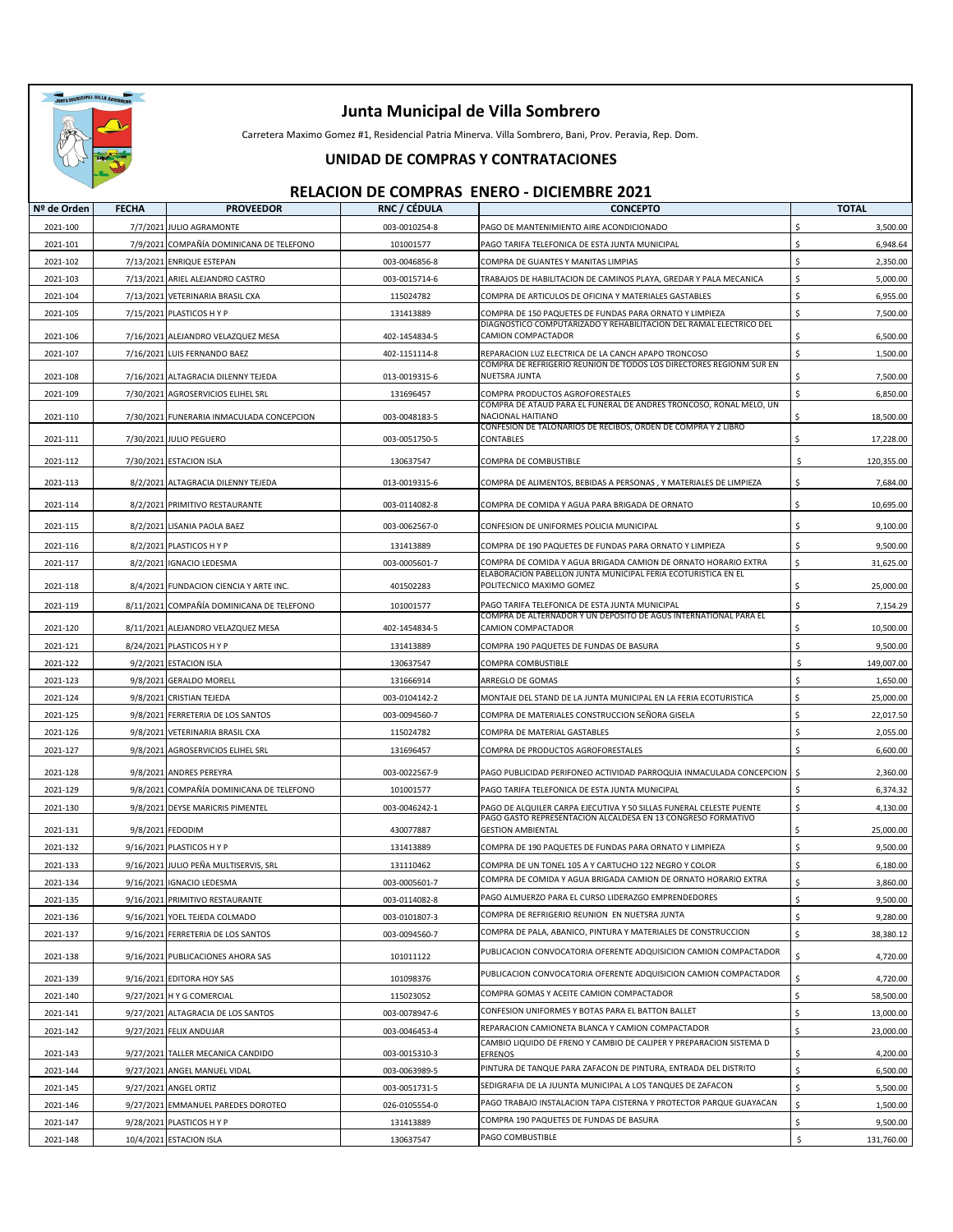

Carretera Maximo Gomez #1, Residencial Patria Minerva. Villa Sombrero, Bani, Prov. Peravia, Rep. Dom.

#### **UNIDAD DE COMPRAS Y CONTRATACIONES**

| Nº de Orden          | <b>FECHA</b>             | <b>PROVEEDOR</b>                                      | RNC / CÉDULA                   | <b>CONCEPTO</b>                                                                                                           | <b>TOTAL</b>                      |
|----------------------|--------------------------|-------------------------------------------------------|--------------------------------|---------------------------------------------------------------------------------------------------------------------------|-----------------------------------|
| 2021-149             |                          | 10/5/2021 DOMINGO GARCIA                              | 010-0088576-2                  | PAGO TRABAJOS ACCESORIAS PROCESO DE COMPRAS CAMION COMPACTADOR<br>SEGÚN LEY 340-06                                        | Ŝ.<br>50,000.00                   |
| 2021-150             | 10/7/2021                | ALTAGRACIA DILENNY TEJEDA                             | 013-0019315-6                  | COMPRA DE MATERIALES PARA LIMPIEZA Y ALIMENTOS Y BEBIDAS                                                                  | Ś<br>5,500.00                     |
| 2021-151             |                          | 10/7/2021 COLMADO LEON ROJO                           | 402-2047948-5                  | REFRIGERIO DIFRENTES ACTIVIDADES DE ESTA JUNTA MUNICIPAL                                                                  | Ś<br>3,560.00                     |
| 2021-152             | 10/14/2021               | JULIO PEÑA MULTISERVIS, SRL                           | 131110462                      | COMPRA DE TONAL HP17 A                                                                                                    | Ś<br>5,175.00                     |
| 2021-153             | 10/14/2021               | COMPAÑÍA DOMINICANA DE TELEFONO                       | 101001577                      | PAGO TARIFA TELEFONICA DE ESTA JUNTA MUNICIPAL                                                                            | Ś<br>7,695.57                     |
|                      |                          |                                                       |                                | COBERTURA FOTOGRAFICA EN FERIA ECOTURISTICA, NOCHE CULTURAL VILLA                                                         |                                   |
| 2021-154             |                          | 10/14/2021 FREDDY MARTE CRUZ                          | 003-0079841-0                  | SOMBRERO<br>PAGO INICIAL ADQUISICION CAMION COMPACTADOR, NUEVO 0KM AÑO 2021                                               | Ś<br>2,500.00                     |
| 2021-155             |                          | 10/19/2021 EDDY ALBERTO CALDERON GERMAN               | 056-0175598-5                  | MARCA ISUZU 20 YARDA                                                                                                      | Ś<br>1,340,000.00                 |
| 2021-156             |                          | 10/20/2021 JULIO AGRAMONTE                            | 003-0010254-8                  | MANTENIMIENTO AIRE ACONDICIONADO Y COMPRA DE COMPRESOR                                                                    | Ŝ.<br>12,650.00                   |
| 2021-157             | 10/20/2021               | <b>DIOBEL MORETA</b>                                  | 003-0105643-8                  | COMPRA DE ARTICULOS DNAVIDEÑOS ILUMINACION PARQUE CENTRAL                                                                 | Ś<br>20,000.00                    |
| 2021-158             |                          | 10/25/2021 EDDY ALBERTO CALDERON GERMAN               | 056-0175598-5                  | SEGUNDO PAGO ADQUISICION CAMION COMPACTADOR, NUEVO 0KM AÑO 2021<br>MARCA ISUZU 20 YARDA                                   | \$<br>3,350,000.00                |
| 2021-159             | 10/26/2021               | YANET MAGNOLIA GUZMAN                                 | 003-0048485-4                  | PAGO NOTARIO PUBLICO PROCESO LICITACION COMPRA CAMION COMPACTADOR                                                         | 10,000.00                         |
| 2021-160             |                          | 10/26/2021 PLASTICOS H Y P                            | 131413889                      | COMPRA DE 190 PAQUETES DE FUNDAS PARA ORNATO Y LIMPIEZA                                                                   | \$<br>9,500.00                    |
| 2021-161             | 10/28/2021               | REPUESTO EDUARDO                                      | 1330641021                     | COMPRA DE ACEITE Y PIEZA DE VEHICULOS DE ESTA JUNTA MUNICIPAL                                                             | Ś<br>74,130.00                    |
| 2021-162             | 10/28/2021               | <b>FARMACIA YORJINA SRL</b>                           | 131000126                      | COMPRA MEDICAMENTOS PERSONAS ESCASOS RECURSOS                                                                             | Ś<br>42,532.00                    |
| 2021-163             |                          | 10/28/2021 ESTACION ISLA                              | 130637547                      | PAGO COMBUSTIBLE                                                                                                          | 157, 094.00                       |
| 2021-164             | 11/1/2021                | ALTAGRACIA DILENNY TEJEDA                             | 013-0019315-6                  | COMPRA DE MATERIAL PARA LIMPIEZA ALIMENTOS Y BEBIDAS A PERSONAS                                                           | Ś<br>7,740.00                     |
| 2021-165             | 11/8/2021                | <b>FELIX ANDUJAR</b>                                  | 003-0046453-4                  | COMPRA DE PIEZA Y DIETA PARA REPARACION CAMION DE ORNATO                                                                  | \$<br>11,659.99                   |
| 2021-166             | 11/16/2021               | COMPAÑÍA DOMINICANA DE TELEFONO                       | 101001577                      | PAGO TARIFA TELEFONICA DE ESTA JUNTA MUNICIPAL                                                                            | Ś<br>7,917.92                     |
| 2021-167             | 11/17/2021               | <b>ANDRES PEREYRA</b>                                 | 003-0022567-9                  | PERIFONESO FERIA ECOTURSTICA                                                                                              | Ś<br>2,360.00                     |
| 2021-168             | 11/18/2021               | PLASTICOS H Y P                                       | 131413889                      | COMPRA DE 150 PAQUETES DE FUNDAS PARA ORNATO Y LIMPIEZA                                                                   | Ś<br>7,500.00                     |
| 2021-169             | 11/18/2021               | SUPLI OFFICE COPY MASTER                              | 130620067                      | COMPRA TONEL 105A                                                                                                         | Ś<br>3,800.00                     |
| 2021-170             | 11/19/2021               | <b>DIOBEL MORETA</b>                                  | 003-0105643-8                  | COMPRA BOMBILLITO NAVIDEÑO ENCENDIDO PARQUE CENTRAL                                                                       | Ś<br>15,000.00                    |
| 2021-171             |                          | 11/23/2021 LUIS FERNANDO BAEZ                         | 402-1151114-8                  | PAGO ELECTRICIDAD EN EL PARQUE CENTRAL, CANCHA Y PARQUE INFANTIL                                                          | Ś<br>7,700.00                     |
|                      |                          |                                                       |                                | SOLDADURA CAMION BLANCO DE ORNATO Y EL PARQUE INFANTIL Y CISTERNA                                                         |                                   |
| 2021-172<br>2021-173 |                          | 11/23/2021 EMMANUEL PAREDES DOROTEO                   | 026-0105554-0<br>003-0063989-5 | UNTA MUNICIPAL<br>PAGO PINTURA PARQUE CENTRAL                                                                             | 4,000.00<br>\$<br>\$<br>10,000.00 |
| 2021-174             | 11/24/2021               | 11/23/2021 ANGEL MANUEL VIDAL<br><b>WILKIN TEJEDA</b> | 003-0092951-0                  | REMOLQUE CAMION COMPACTADOR                                                                                               | Ś<br>6,000.00                     |
|                      |                          |                                                       |                                | COMPRA DE COMPRESOR TRUFRE 550 DOS PISTONES INTERNATIONAL DT466E Y                                                        |                                   |
| 2021-175             | 11/25/2021               | NOEL ALEXANDER ARIAS                                  | 002-0129742-1                  | ILTRO BA5374 CAMION COMPACTADOR<br>PAGO REPARACION CAMION BLANCO                                                          | Ś<br>24,000.00<br>Ś               |
| 2021-176             | 11/26/2021               | EDINSON DOMINGO LUCIANO                               | 003-0103028-4                  | BRINDIS DE AREPA Y JENJIBRE ENCENDIDO NAVIDEÑO                                                                            | 5,000.00                          |
| 2021-177             | 11/30/2021               | ALTAGRACIA PIMENTEL                                   | 003-0046182-9                  | PERIFONEO REUNION PRESUPUESTO PARTICIPATIVO                                                                               | Ś<br>9,300.00<br>Ś                |
| 2021-178             | 12/1/2021                | <b>ANDRES PEREYRA</b>                                 | 003-0022567-9                  |                                                                                                                           | 2,360.00                          |
| 2021-179             | 12/1/2021                | VETERINARIA BRASIL CXA                                | 115024782                      | COMPRA DE MATERIAL GASTABLES                                                                                              | Ś<br>4,340.00<br>\$               |
| 2021-180             | 12/1/2021                | FUNERARIA INMACULADA CONCEPCION                       | 003-0048183-5                  | PAGO FUNERARIA DOMINGO DE LA ROSA MEJIA<br>PAGO DE SERVICIOS COMIDA TRABAJADORES DE ORNATO HORARIO EXTRA SEPT Y           | 2,000.00                          |
| 2021-181             | 12/1/2021                | PRIMITIVO RESTAURANTE                                 | 003-0114082-8                  | OCT.                                                                                                                      | Ś<br>20,900.00                    |
| 2021-182             | 12/1/2021                | COLMADO LEON ROJO                                     | 402-2047948-5                  | REFRIGERIO ACTIVIDAD DIRECTORES REGION VALDESIA Y FEDODIM                                                                 | \$<br>2,135.00                    |
| 2021-183             |                          | 12/1/2021 H Y G COMERCIAL                             | 115023052                      | COMPRA DE 2 GOMAS ARO 17 PARA LA CAMIONETA MITSUBISHI<br>DOS CENTRO DE MESA APERTURA Y CLAUSURA DE LA FERIA, UN ENCENDIDO | Ś<br>11,900.00                    |
| 2021-184             |                          | 12/1/2021 JARDIN VILLA FLOR                           | 003-0088922-7                  | NAVIDEÑO Y DIA DE CUMPLEAÑOS SECRETARIA MARILYN MEJIA                                                                     | Ś<br>7,434.00                     |
| 2021-185             |                          | 12/1/2021 DEYSE MARICRIS PIMENTEL                     | 003-0046242-1                  | ALQUILER DE CARPA EJECUTIVA FUNERAL JUANA RIVERA Y SILLAS Y MESAS PP                                                      | \$<br>5,192.00                    |
| 2021-186             |                          | 12/2/2021 ESTACION ISLA                               | 130637547                      | PAGO COMBUSTIBLE                                                                                                          | \$<br>132,489.00                  |
| 2021-187             | 12/6/2021                | COMPAÑÍA DOMINICANA DE TELEFONO                       | 101001577                      | PAGO TARIFA TELEFONICA DE ESTA JUNTA MUNICIPAL                                                                            | \$<br>6,137.37                    |
| 2021-188             |                          | 12/14/2021 VICTOR OSIRIS ROMERO                       | 003-0048257-7                  | PAGO REDISEÑO DEL LOGO JUNTA MUNICIPAL VARIOS FORMATOS                                                                    | \$<br>3,000.00                    |
| 2021-189             |                          | 12/14/2021 YUSMEIRIS DIAZ                             | 402-2153362-9                  | COMPRA PRODUCTOS DAVIDEÑOS PARA AGAZAJOS A LOS EMPLEADOS DE ESTA<br>JUNTA MUNICIPAL                                       | \$<br>105,000.00                  |
| 2021-190             | 12/14/2021               | PLASTICOS H Y P                                       | 131413889                      | COMPRA DE 190 PAQUETES DE FUNDAS PARA ORNATO Y LIMPIEZA                                                                   | \$<br>9,500.00                    |
| 2021-191             |                          | 12/15/2021 CHELIANA NUÑEZ COLMADO                     | 402-1023007-0                  | COMPRA TREMENTINA BATUTERA FUEGO BATTON BALLET, EN DIFERENTES<br>PRESENTACIONES                                           |                                   |
| 2021-192             |                          | 12/23/2021 ESTACION ISLA                              | 130637547                      | PAGO COMBUSTIBLE                                                                                                          | \$<br>5,696.00<br>Ś<br>149,777.00 |
| 2021-193             |                          |                                                       | 013-0019315-6                  |                                                                                                                           | \$<br>5,152.00                    |
|                      |                          | 12/23/2021 ALTAGRACIA DILENNY TEJEDA                  |                                | COMPRA DE MATERIAL PARA LIMPIEZA ALIMENTOS Y BEBIDAS A PERSONAS                                                           | \$<br>8,350.00                    |
| 2021-194<br>2021-195 |                          | 12/23/2021 ALTAGRACIA DE LOS SANTOS<br>ANDRES PEREYRA | 003-0078947-6<br>003-0022567-9 | CONFESION DE DOS TRAJES Y ARREGLOS DE BOTAS BATTON BALLET<br>PERIFONEO ACTIVIDAD DE ENCENDIDO NAVIDEÑO                    | \$<br>1,000.00                    |
| 2021-196             | 12/23/2021<br>12/23/2021 | TALLER MECANICA CANDIDO                               | 003-0015310-3                  | REPARACION CAMION BLANCO DE ORNATO Y CAMIONETA MITSUBISHI                                                                 | \$<br>9,800.00                    |
| 2021-197             | 12/23/2021               | ANGEL DE JESUS CASTILLO (REPUESTO)                    | 003-0073436-5                  | COMPRA DE GOMAS Y TUBO MOTOR ORNATO                                                                                       | Ś<br>1,150.00                     |
|                      |                          |                                                       |                                | COMPRA ARREGLO FLORAL PARA LA VIRGEN INMACULADA EN FIESTAS                                                                |                                   |
| 2021-198             |                          | 12/23/2021 JARDIN VILLA FLOR                          | 003-0088922-7                  | PATRONALES                                                                                                                | Ś<br>2,360.00                     |